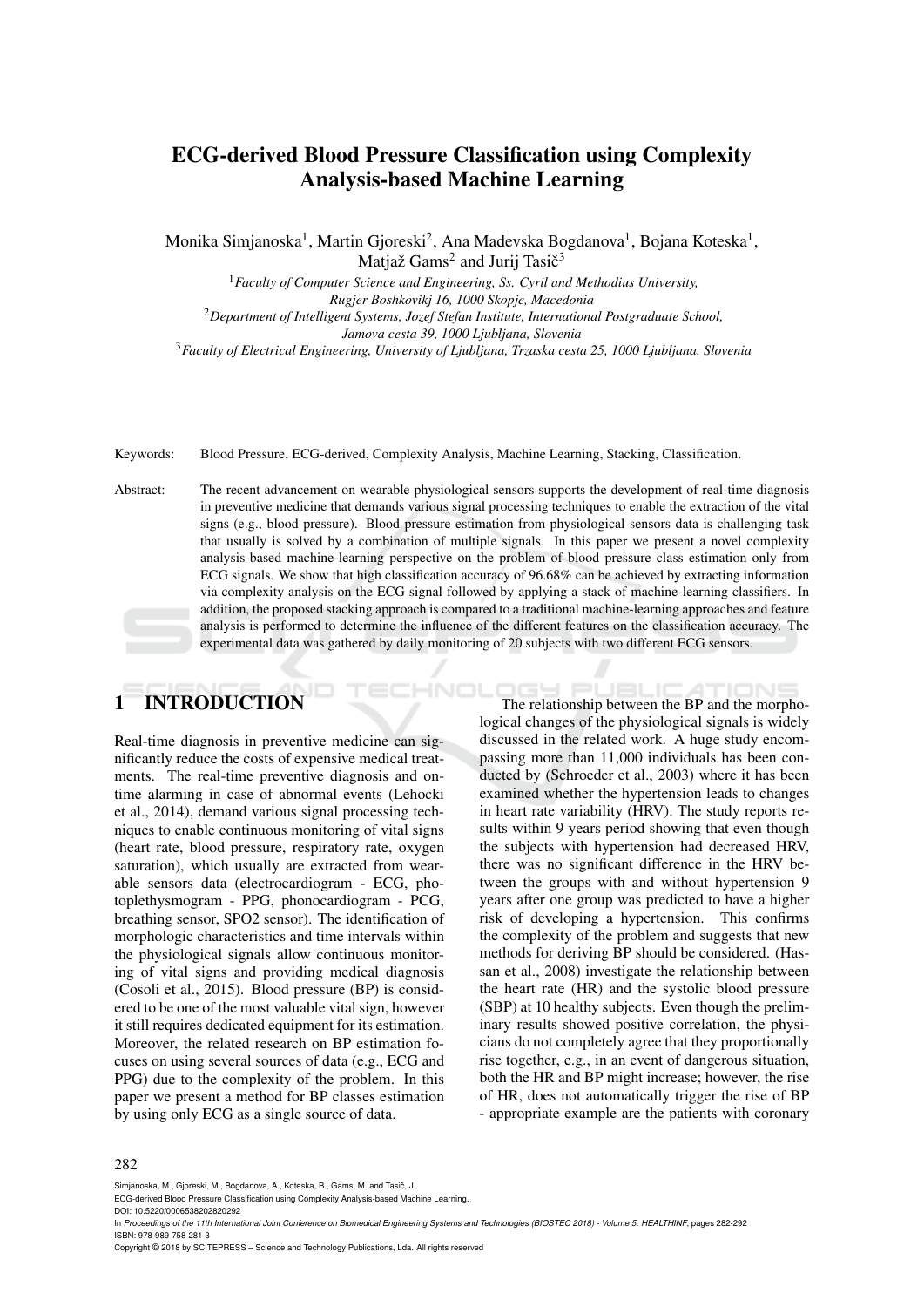artery disease who have normal HR (Heart and Vascular Team, 2016).

ECG alone has never been used for deriving BP, instead most of the published literature refers to the combination of both ECG and PPG. (Nye et al., 2015) performed a deep survey categorizing the methods for deriving BP into three major classes relying on: Pulse Wave Velocity (PWV), Pulse Arrival Time (PAT) and Pulse Transit Time (PTT). PWV is the rate at which the pressure wave moves down the vessel and PTT is the time at which the pressure wave propagates through the arterial tree (Grenwis et al., 2012). PAT is equal to the sum of PTT and the pre-ejection period, however a study (Zhang et al., 2011) indicates that PAT is not an adequate for PTT calculation since it is unable to detect the challenging BP changes.

BP is measured in terms of systolic blood pressure (SBP) and diastolic blood pressure (DBP), the maximum and the minimum value of an arterial pressure tracing, correspondingly. Assuming the PWV is a reliable measure for estimation of the central BP,  $(i)$  Carós, 2011) provides a comprehensive analysis of the PWV-based techniques for continuous and noninvasive monitoring of BP; even though it is claimed that no clear information is provided on whether PWV is related to SBP, DBP or mean BP. Alternative techniques that do not rely on PWV are also discussed such as those for multi-parametric processing of cardiovascular variables, or those that consider parameters within the heart sounds (PCG analysis). One example is the analysis of R2 - the time interval from a particular R peak in ECG, to the peak of the second heart sound in PCG (Wong et al., 2006). Close inverse correlation between the timing of the second heart sound has been found by SBP(Zhang and Zhang, 2006) . (Goli and T., 2014) used PTT derived from ECG R-wave and the maximum first derivative PPG in correlation analysis at 11 healthy subjects. The reported results show PTT to be strongly correlated with SBP (0.734) and the DBP (0.731).

In another study, (Wong et al., 2009) perform a half year study on the relationship between BP and PTT, showing the PTT is highly correlated with SBP, but not with DBP - probably due to the small variations of the DBP. Even though PPG signals are widely used for the purpose of BP estimation and present high prediction accuracy, there are also some experiments that withstand those statements. (Nitzan, 2011) compares multiple methods indicating that PPG is not applicable for the estimation of DBP since no substantial change of blood flow or PPG pulse is found when the cuff pressure decreases. Similarly, (Payne et al., 2006) proves that PTT extracted from ECG and PPG is unreliable marker of beat-to-beat BP.

This research approaches the problem from a completely different perspective of deriving BP from ECG only. The rule presented by (Najarian and Splinter, 2012) states that the healthy biomedical systems are of high complexity and once an abnormality occurs this complexity drops. The complexity decrease has been experimentally proven in the literature for problems related to brain activity in presence of Alzheimers disease (Gómez et al., 2006); comparative EEG study on pathological and healthy groups (Bhattacharya et al., 2000); ECG analysis of ventricular tachycardia and fibrillation (Zhang et al., 2000); complexity loss theory of aging and disease (Costa et al., 2005); complexity analysis of respiratory system (Raoufy et al., 2017), etc.

In order to explore the idea of using ECG complexity analysis, 332 ECG signals were obtained during normal physical activities from 20 subjects of different age groups. During the ECG acquisition, cuffbased BP measurements at different timestamps were manually performed, which later were used to label the ECG signals with one of the BP classification groups reported by (Program et al., 2004): hypotension, normal, prehypertension, stage 1 hypertension, stage 2 hypertension, isolated systolic hypertension (ISH), and hypertensive crisis. Having extracted features using the complexity analysis later discussed in the Sect. 2, two types of Machine-Learning (ML) solutions, a flat (simple) design and a stacking design were developed and compared.

The rest of the paper is organized as follows. Sect. 2 presents the methods and materials used in the ECG signal processing system. Sect. 3 presents the experiments and the obtained results. Sect. 4 and Sect. 5 present the discussion and the conclusions of the study.

# 2 THE PROPOSED APPROACH

When developing the novel methodology we followed the steps of a typical biomedical signal-processing system (Najarian and Splinter, 2012) presented in Figure 1. The following subsections provide a detailed explanation of the methods and techniques applied in each step.

## 2.1 The Biological System

The ECG signal presents the electrical activity of the heart. It is recorded by placing electrodes on the individual's chest or limb. The heart system consists of two atria for collecting the blood and two ventricles for pumping the blood. There are two main phases, a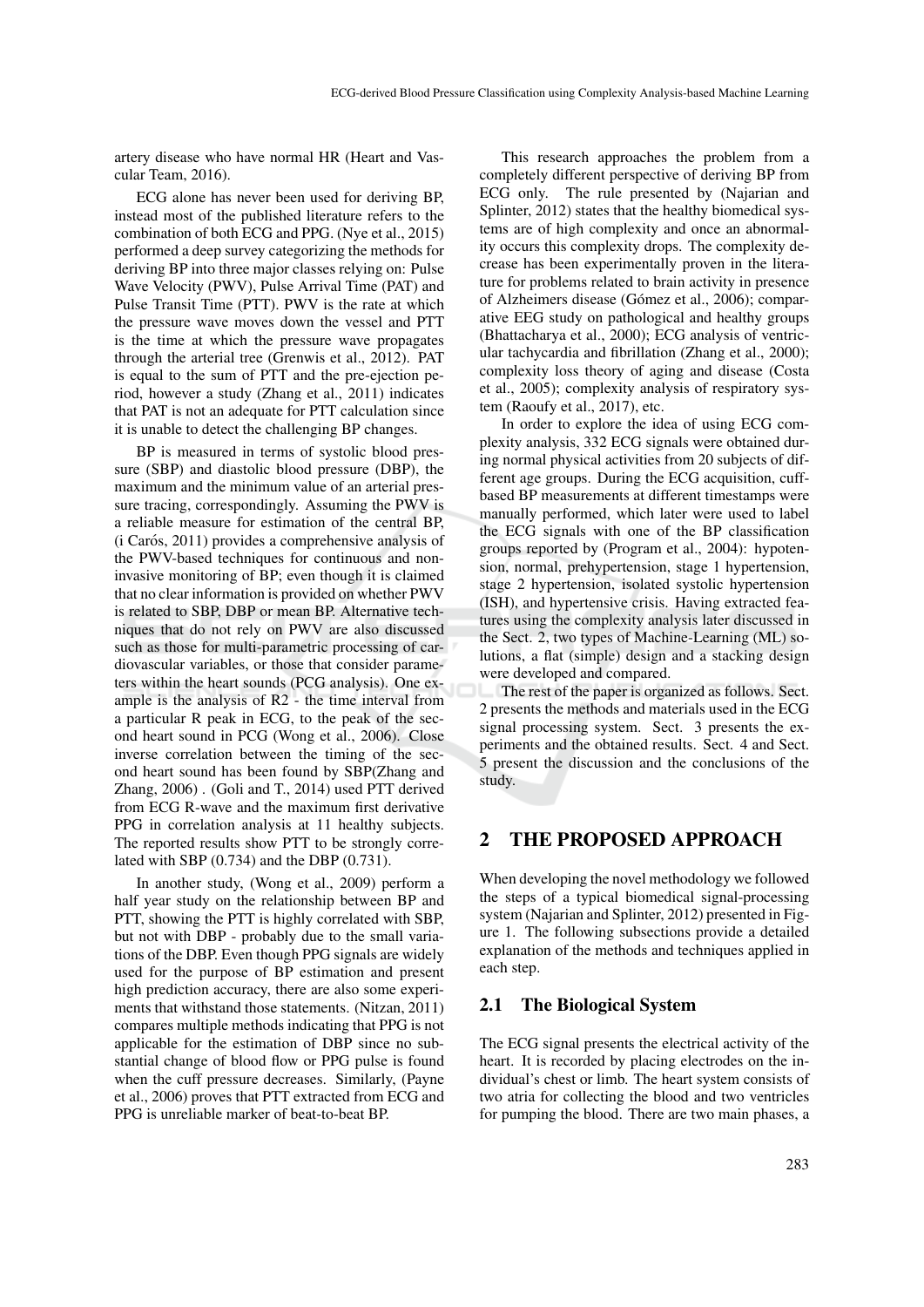

Figure 1: The ECG signal processing system.

HNI

# 2.3 ECG Signals Preprocessing

filling (resting) phase called diastole, and a pumping (contracting) phase called systole. The deoxygenated blood is collected in the right atrium and therefrom is passed to the right ventricle. While the ventricular is in a systole phase, the deoxygenated blood is pumped to the lungs where it will be oxygenated. The oxygenated blood is received by the left atrium and during the atrial systole it is passed to the left ventricle. The left ventricle is the largest and strongest chamber since it has to pump the oxygenated blood to the rest of the body. A normal HR during resting is about 70 bpm (beats per minute - measure for the rhythm of the heart) (Rangayyan, 2015).

The pressure that is caused by the blood flow on the blood vessels walls is referred to as blood pressure. BP is measured in millimeters of mercury (mmHg), and depending on the different values of the maximum pressure during one heart beat (SBP) and the minimum pressure in between two heart beats (DBP), there are seven categories published online and in the literature (Program et al., 2004; AHA, 2016) presented in Tab. 1.

# 2.2 The ECG Sensors

The ECG signals used in this research were obtained using two different ECG sensors and the reference BP values were measured by using an electronic sphygmomanometer. Sixteen participants at age 16 - 72 were recorded by using ECG sensor as a part of the Cooking hacks e-Health Sensor Platform (Cooking Hacks, 2016). All the measurements were performed in a sitting position in duration up to 60 seconds at 125Hz sample rate, and a single measurement of the SBP and DBP has been done for each ECG signal. Additionally, 4 participants at age 25 - 27 were recorded using the 180°eMotion FAROS (Bittium Biosignals, 2016) ECG sensor. In this case, the sensor was attached to the participants for at least 4 hours, continuously capturing the electrical activity of the heart at sampling rate of 1000Hz during the daily activities. The participants were required to measure the BP at particular times ranging from 30 minutes to 1 hour. All of the 20 participants had no history of heart problems.

range of 0.05 - 100Hz (Rangayyan, 2015). The application of the 180 eMotion FAROS sensor produced a high-resolution ECG sampled at frequency of 1000Hz. Those ECG signals were filtered by applying a low-pass Butterworth filter of 18th order and cutoff frequency of 100Hz. The order of the filter was optimally determined based on the filter design specifications. All the signals were trimmed by taking only the last 30 seconds before the BP measurement. Experimentally is observed that 30 seconds of ECG carries the right information for BP class prediction. As a result from the preprocessing, we created a database that consists of 332 signals labeled with the appropriate BP class as described in Tab. 1.

A valid ECG information is considered to exist in

# 2.4 Feature Extraction from ECG - Complexity Analysis

The ML approach in BP estimation from ECG signal requires building distinguishing feature vectors that will represent the created database. In this novel approach the feature extraction is based on complexity analysis rather than on extraction of the morphological characteristics, the conservative way of processing the ECG signals as described in the literature (i Carós, 2011; Wong et al., 2006; Zhang and Zhang, 2006; Goli and T., 2014; Payne et al., 2006; Wong et al., 2009; Nitzan, 2011).

As mentioned in the Introduction, a normal and healthy biomedical system (the ECG signal) is considered to be a very complex one and once a dramatic change occurs (as is the sudden change in BP), the complexity drops (Najarian and Splinter, 2012). This relationship is already proven in the literature presented (Gómez et al., 2006; Bhattacharya et al., 2000; Zhang et al., 2000; Costa et al., 2005; Raoufy et al., 2017). Considering the complexity features performance presented in the related work (McBride et al., 2014; Morabito et al., 2012; Eke et al., 2002; Cancio et al., 2008), in this research the BP changes are modeled by inspecting complexity measures of the ECG signals to extract six features that define the feature vectors: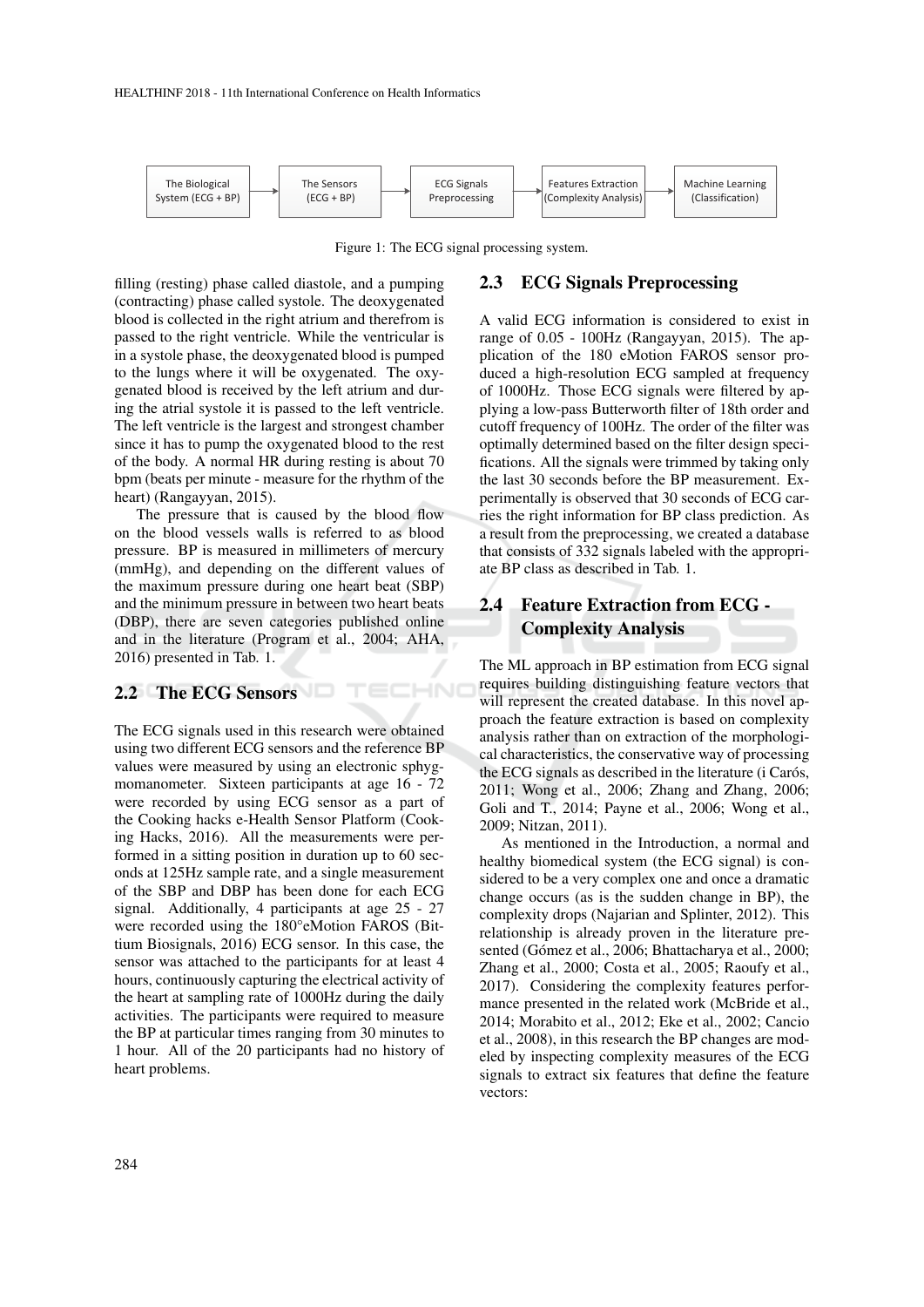| Category                       | $SBP$ (mmHg) | Logical        | $\overline{DBP}$ (mmHg) |
|--------------------------------|--------------|----------------|-------------------------|
| Hypotension                    | $\leq 90$    | 0 <sub>R</sub> | $\leq 60$               |
| Normal                         | $90 - 119$   | <b>AND</b>     | $60-79$                 |
| Prehypertension                | $120 - 139$  | <b>OR</b>      | 80-89                   |
| Stage 1 hypertension           | 140-159      | <b>OR</b>      | $90 - 99$               |
| Stage 2 hypertension           | >160         | <b>OR</b>      | >100                    |
| Isolated systolic hypertension | >140         | <b>AND</b>     | < 90                    |
| Hypertensive crisis            | >180         | <b>OR</b>      | >110                    |

Table 1: Blood pressure categorization.

#### 2.4.1 Signal Mobility

Signal mobility represents the first-order variations in the signal. Let  $x_i$ ,  $i = 1, ..., N$  be the ECG signal of length *N*, and  $d_j$ ,  $j = 1,...,N-1$  be the first-order variation calculated as given in Eq. 1:

$$
d_j = x_{j+1} - x_j \tag{1}
$$

Then the first-order factors  $S_0$  and  $S_1$  are obtained as follows:

$$
S_0 = \sqrt{\frac{\sum_{i=1}^{N} x_i^2}{N}}
$$
 (2)

$$
S_1 = \sqrt{\frac{\sum_{j=2}^{N-1} d_j^2}{N-1}}
$$
(3)

Hereupon the signal mobility is simply calculated as the ratio between the factors  $S_1$  and  $S_0$ :

$$
Mobility = \frac{S_1}{S_0},\tag{4}
$$

providing a quantitative measure of the level of variation along the signal.

#### 2.4.2 Signal Complexity

Signal complexity represents the second-order variations in the signal. Given the first-order variation of the ECG signal  $d_j$ ,  $j = 1,...N - 1$ , the secondorder variation of the signal is presented by  $g_k, k =$  $1, \ldots, N-2$ , or:

$$
g_k = d_{k+1} - d_k \tag{5}
$$

Consequently, the second-order factor is calculated as:

$$
S_2 = \sqrt{\frac{\sum_{k=3}^{N-2} g_k^2}{N-2}},\tag{6}
$$

and the signal complexity is calculated according to the equation:

Complexity = 
$$
\sqrt{\frac{S_2^2}{S_1^2} - \frac{S_1^2}{S_0^2}}
$$
 (7)

To compute both the signal mobility and complexity, we used the Hjorth parameters method (Kugiumtzis and Tsimpiris, 2010).

#### 2.4.3 Fractal Dimension

Fractal dimension is a measure of self-similarity and describes the fundamental patterns hidden in the signal. It works like a magnifier, zooming and comparing different portions of the signal with the entire signal. Higuchi algorithm is one of the most efficient methods for calculating the fractal dimension and we use it as implemented by (Alvarez, 2015). For choosing the maximum number of subseries, *kmax*, we followed the advice by (Doyle et al., 2004). The Higuchi algorithm forms a set of *k* subseries with different resolutions. For  $m = 1, ..., k$ , the new time series  $X_k$  are formed as follows:

$$
X_k^m: x(m), x(m+k), x(m+2k), ..., x(m+\lfloor \frac{N-m}{k} \rfloor k)
$$
\n(8)

Consequently, the length of the curve  $X_k^m$ ,  $l(k)$  is calculated as: **DUBLICATIONS** 

$$
l(k) = \frac{\left(\sum_{i=1}^{\lfloor N-m/k \rfloor} |x(m+ik) - x(m + (i-1)k)|(N-1)\right)}{\left(\lfloor \frac{N-m}{k} \rfloor\right)k}
$$
(9)

For each k in range 1 to  $k_{max}$ , the average length is calculated as the mean of the *k* lengths  $l(k)$  for  $m =$ 1,...*k*. The fractal dimension is the estimation of the slope of the plot  $ln(l(k))$  vs.  $ln(1/k)$ .

#### 2.4.4 Entropy

Entropy measures the amount of information (the randomness) in the signal. The reduction of entropy considering a signal as ECG is often associated with a disease. The information can be represented through the concept of probability. Assuming  $X$  is the ECG signal and  $p_i$  is the probability of each outcome  $x_i$ within *X* for  $i = 1, ..., N - 1$ . Then, by addressing all the zero/infinity problems, the equation for entropy calculation gets the following form:

$$
Entropy = \sum_{i=0}^{N-1} p_i \log(\frac{1}{p_i})
$$
 (10)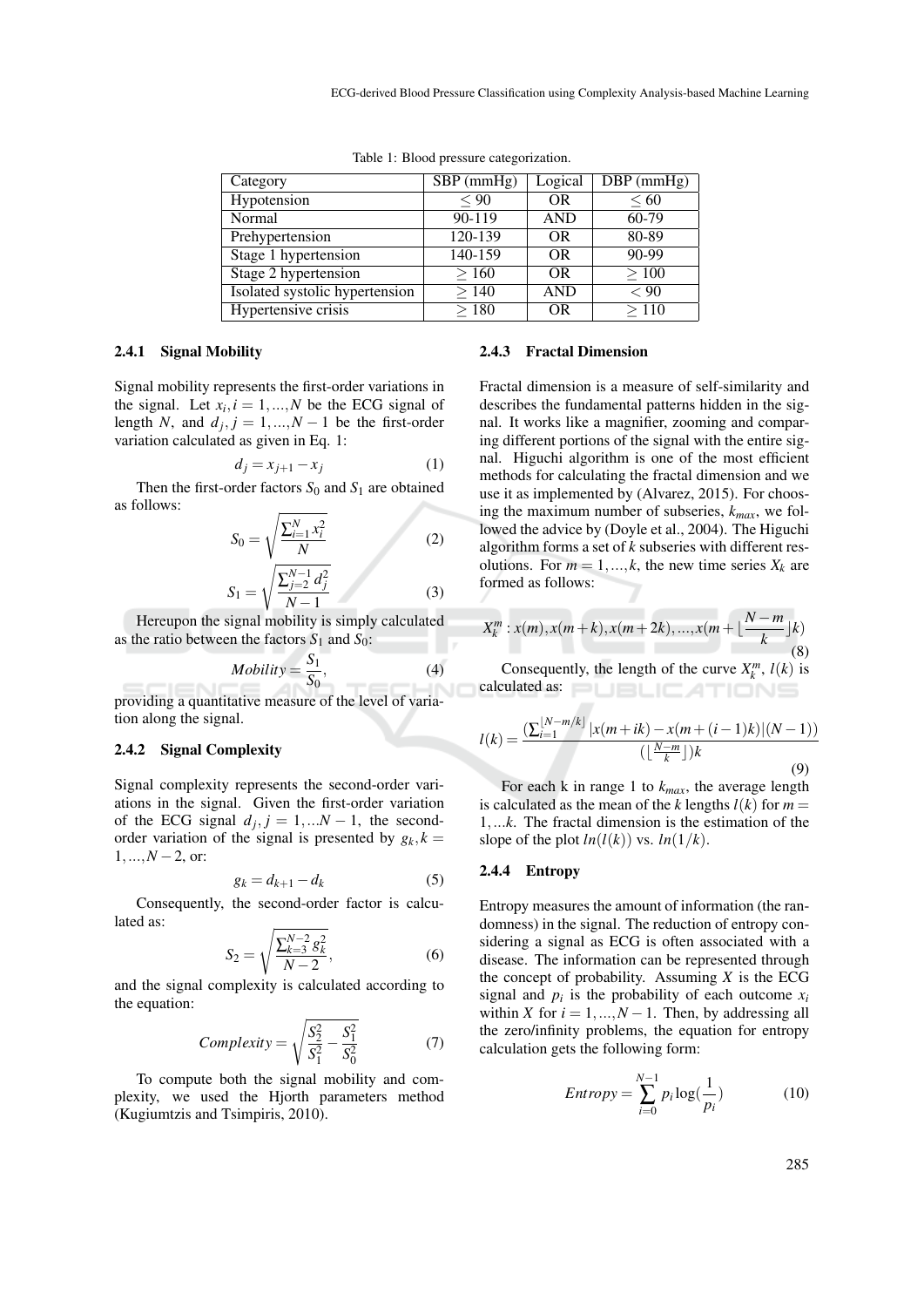

Figure 2: Stacking Design.

#### 2.4.5 Autocorrelation

Autocorrelation calculates the similarity of the signal when it is compared to its shifted version - a similarity will exhibit a peak which is captured and quantitatively measured. Given  $\tau$  is the amount of shift, the autocorrelation function is calculated as follows:

$$
r_{xx}(\tau) = \int_{-\inf}^{+\inf} x(t)x(t-\tau)p_{xx}(x(t),x(t-\tau))dt, \tag{11}
$$

where  $p_{xx}(x(t), x(t-\tau))$  presents the joint probability density function of  $x(t)$  and  $x(t - \tau)$ .

#### 2.4.6 Age

A simple mathematical model that represents the blood flow in the arteries is made by (Labadin and Ahmadi, 2006). It proves that the blood flow is affected by the size of the blood vessel. When the left ventricle contracts to push the blood into the aorta (during systole), a pressure wave is generated along the arterial tree. Affected mostly by the age or some other changes in the arterial wall, the vessels become stiffer, meaning the pressure wave velocity increases. As a result, the reflected pressure waves that move back to the heart will also move faster, causing greater systolic pressure to handle the load. Having in mind that the age affect the changes in the arterial wall, participant's age as one of the features is included in the feature vectors.

# 2.5 The Machine Learning Approach

Fig. 2 presents a detailed scheme of the proposed methodology by following the steps of a biomedical processing system as depicted in Fig. 1. On the top of Fig. 2 an example of raw ECG signal is pre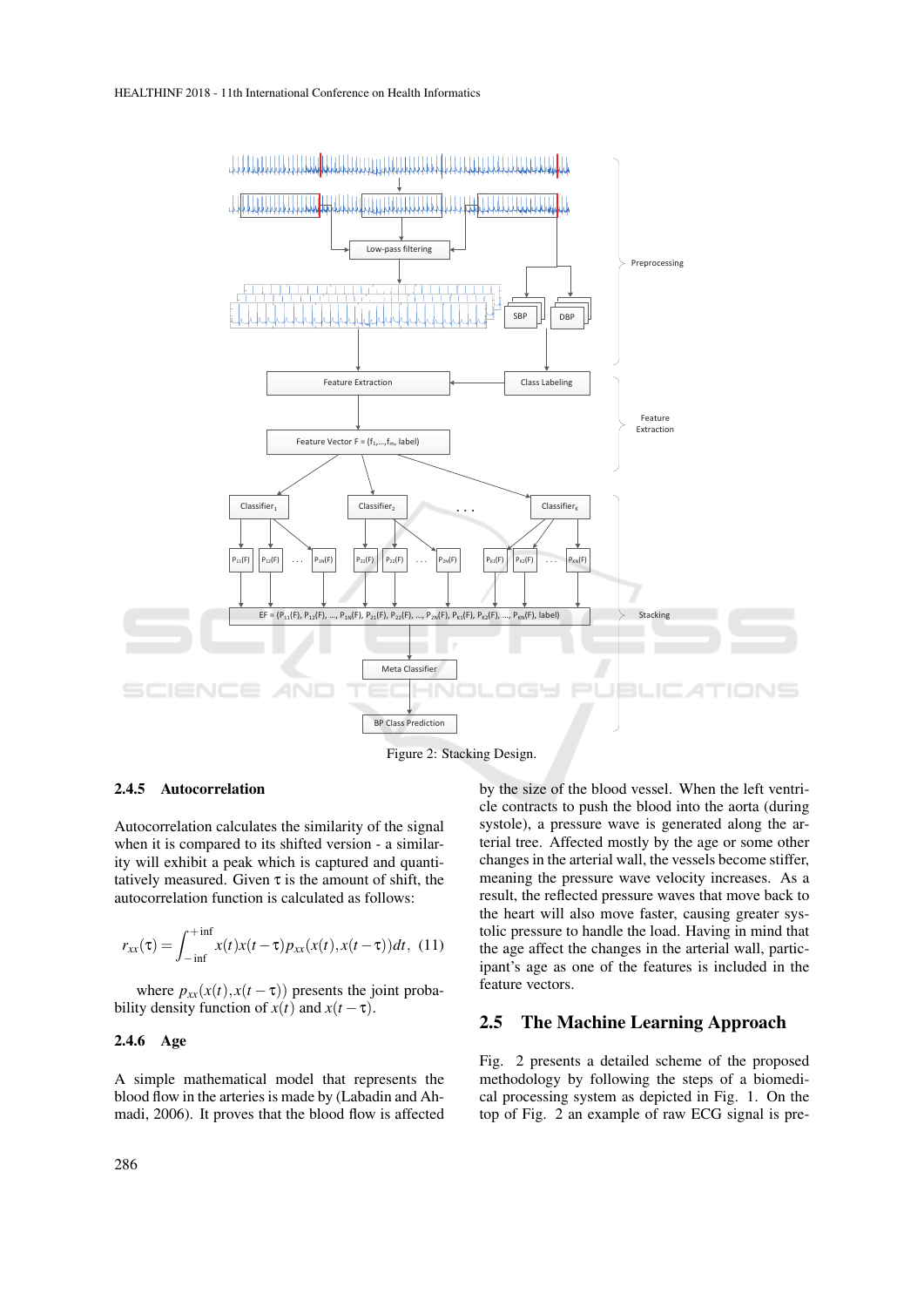sented with red marks (lines) that represent the moment when the subject's BP has been measured. In the next step, the raw ECG signals are segmented by taking windows of 30 seconds before each BP measurement. Then, the low-pass filtering is applied. Having established the database of the ECG signals and the corresponding SBP and DBP values, we proceed with the feature extraction procedure that encompass both the complexity analysis described in Sect. 2.4 and the BP class labeling according to Tab. 1. Hereupon, two ML approaches have been applied to train a model that is able to predict the BP class for a given ECG signal. The first approach is a flat ML design, including the evaluation of seven different classification algorithms as described in Sect. 2.5.1. The second approach is stacking ML design, visually described in Fig. 2 and comprehensively explained in Sect. 2.5.2.

#### 2.5.1 The Flat Design

In the flat design, ML models are trained by using seven different classifiers, which model the data from various aspects:

- 1. J48 to rank the features according to the information gain;
- 2. Naive Bayes (NB) to consider strong independence between the features;
- 3. KNN to consider inter-instance similarity;
- 4. SVM to recognize the most distinguishable feature vectors;
- 5. Random Forest (RF) to combine multiple models built on varying features set in an ensemble;
- 6. Bagging (BGG) to introduce dataset subsampling as a way of reducing the variance of the decision tree-based J48 algorithm, and
- 7. Boosting (BST) to introduce instance weighting in the dataset for addressing the mis-recognized instances.

#### 2.5.2 The Stacking Design

Assuming that different algorithms model different structures in the data, we implemented a stacking module presented in the third phase of Fig. 2. The implementation mainly consists of tree phases. The first phase is the application of the seven different classifiers described in the flat design 2.5.1. Each of the classifiers,  $K = 1, ..., 7$ , is adapted to produce prediction probabilities (Hall et al., 2009) for a given feature vector,  $F$ , to belong in each of the BP classes,  $N = 1, \ldots, 6$ . The goal is to ensemble the probabilities,  $p_{11}(F),..., p_{KN}(F)$ , produced by each of the applied classifiers and create new feature vectors (the second)

Table 2: ECG instances categorization.

| Category                       | Instances | Label |
|--------------------------------|-----------|-------|
| Hypotension                    |           |       |
| Normal                         | 198       |       |
| Prehypertension                | 110       |       |
| Stage 1 hypertension           | 15        |       |
| Stage 2 hypertension           |           |       |
| Isolated systolic hypertension |           |       |
| Hypertensive crisis            |           |       |

phase. In the final phase, a meta-classifier (Random Forest) is trained with the new feature vectors.

Leave-one-instance-out principle has been used for both the creation of the probability vectors and the meta-classifier phase. The probability vector for each instance was created when the instance is being left out for testing. Having created the new probability vectors for all instances, the meta-classifier has also been evaluated by the same principle, leavingone-instance-out. Thus it means that in a particular iteration, one instance is a test instance in both phases at the same time, and the overfitting is avoided.

# 3 RESULTS

After the preprocessing phase, a database consisting of 332 instances was created. The distribution of the instances is provided in Tab. 2. The majority class is the Normal class consisting of 198 ECG recordings (59.6% of the signals). The more extreme the classes are, the less instances are included since the participants involved in the measurements were random individuals with no diagnosis related to heart or blood pressure problems. The most extreme class, Hypertensive crisis, is completely empty and has been dismissed in the following analysis.

The experiments were performed by using a leaveone-instance-out cross-validation, i.e., the ML models are built by using all the instances except one that is left out for testing. The procedure is repeated 332 times (the number of instances in the database) and the results are averaged. We present three metrics: Fmeasure as a balanced mean between precision and recall, ROC area to measure the trade-off between the recall and the false positive rate, and the overall accuracy of each classifier. In addition, we performed a 10-fold cross-validation and obtained similar results.

## 3.1 Flat ML Results

Tab. 3 presents the results for each of the seven distinct classifiers used as part of the flat ML ap-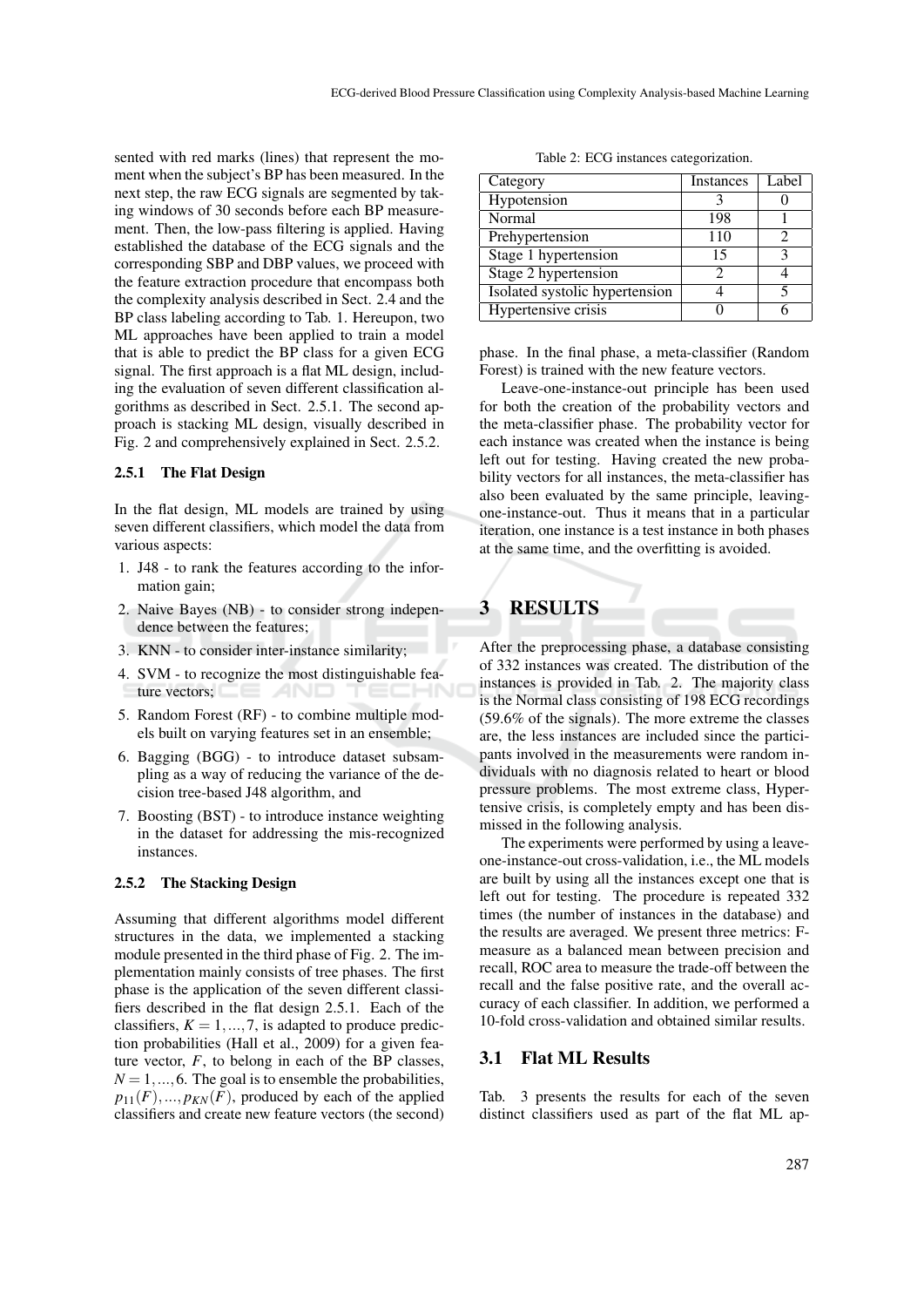| Metric                   | Class    | J48   | NB    | <b>KNN</b> | <b>SVM</b> | RF    | <b>BGG</b> | <b>BST</b> |
|--------------------------|----------|-------|-------|------------|------------|-------|------------|------------|
|                          | 0        | 0.00  | 0.00  | 0.00       | 0.00       | 0.00  | 0.00       | 0.00       |
|                          |          | 0.86  | 0.74  | 0.85       | 0.78       | 0.85  | 0.88       | 0.80       |
| F-                       | 2        | 0.76  | 0.12  | 0.71       | 0.34       | 0.71  | 0.75       | 0.43       |
| Measure                  | 3        | 0.58  | 0.00  | 0.34       | 0.00       | 0.37  | 0.53       | 0.00       |
|                          | 4        | 0.00  | 0.00  | 0.00       | 0.00       | 0.00  | 0.00       | 0.00       |
|                          | 5        | 0.85  | 0.14  | 0.25       | 0.00       | 0.66  | 0.00       | 0.00       |
|                          | $\theta$ | 0.62  | 0.53  | 0.49       | 0.06       | 0.40  | 0.21       | 0.33       |
|                          |          | 0.80  | 0.61  | 0.81       | 0.61       | 0.90  | 0.87       | 0.31       |
| <b>ROC</b>               | 2        | 0.80  | 0.55  | 0.78       | 0.59       | 0.87  | 0.83       | 0.30       |
| Area                     | 3        | 0.75  | 0.68  | 0.65       | 0.48       | 0.85  | 0.81       | 0.06       |
|                          | 4        | 0.29  | 0.06  | 0.49       | 0.53       | 0.44  | 0.25       | 0.56       |
|                          | 5        | 0.86  | 0.95  | 0.62       | 0.94       | 0.86  | 0.95       | 0.86       |
| Accuracy $(\% )$         | all      | 81.32 | 54.21 | 76.80      | 66.26      | 78.01 | 81.32      | 68.67      |
| Accuracy 10-fold $(\% )$ | all      | 79.81 | 55.12 | 76.50      | 66.26      | 80.42 | 78.31      | 68.67      |

Table 3: Flat ML results. Leave-one-instance-out evaluation.

Table 4: Stacking ML results. Leave-one-instance-out evaluation.

| Metric/Class             |       |      | 2    | 3    |      | 5    |
|--------------------------|-------|------|------|------|------|------|
| Precision                | 1.00  | 0.97 | 0.94 | 1.00 | 0.00 | 1.00 |
| Recall                   | 0.33  | 0.99 | 0.99 | 0.73 | 0.00 | 0.75 |
| F-measure                | 0.50  | 0.98 | 0.96 | 0.84 | 0.00 | 0.85 |
| ROC Area                 | 0.94  | 0.99 | 0.99 | 0.98 | 0.42 | 0.99 |
| Accuracy $(\% )$         | 96.68 |      |      |      |      |      |
| Accuracy 10-fold $(\% )$ | 96.68 |      |      |      |      |      |
|                          |       |      |      |      |      |      |

Table 5: Confusion matrix. Leave-one-instance-out evaluation.

| Real/Predicted         |               |     |     |  |  |  |
|------------------------|---------------|-----|-----|--|--|--|
|                        |               | 2   |     |  |  |  |
|                        | O             | 197 |     |  |  |  |
| っ                      | 0             |     | 109 |  |  |  |
| κ                      | 0             |     | 3   |  |  |  |
|                        | O             |     |     |  |  |  |
|                        | $\mathcal{L}$ |     |     |  |  |  |
| Correctly classified   | 321           |     |     |  |  |  |
| Incorrectly classified |               |     |     |  |  |  |

proach. From the results it can be observed that the least recognized classes are the ones with only a few instances available. However, even for the sparse class "Isolated systolic hypertension (label 5)", J48 has achieved an F-measure of 0.86, and Bagging (also NB) has achieved ROC area over 0.85. For the classes 0 and 4 ("Hypotension" and "Stage 2 hypertension") with the least number of instances, all of the models perform worse in comparison to the performance for the rest of the classes. However, the ROC area measure, even though in range between random and poor prediction, provides promising results for Boosting and J48, and we expect this results to be improved when more instances will be provided. Class 3, "Stage 1 hypertension", is also considered to be

sparse class; however, Random Forest and J48 show slightly better results compared to class 0 and class 4. The classes 1 and 2, "Normal" and "Prehypertension", contain the majority (92.77%) of the all the instances. Random Forest, J48 and Bagging provide the best results, but also KNN and to some extent SVM show promising performance. The results from the overall accuracy ranks the classifiers as follows: J48, Bagging, Random Forest, KNN, Boosting, SVM and Naive Bayes.

## 3.2 Stacking ML Results

Since all the classifiers in the ML experiments performed well at different cases, we chose to combine their outputs for the purpose of improved classification performance. As meta-classifier we used Random Forest. The stacking design produced the results presented in Tab. 4. It can be seen that this approach improved the prediction even for the sparse classes. The overall accuracy is 96.68%, which is for 15.36 percentage points better than the highest accuracy obtained by the flat ML design.

Tab. 5 presents the confusion matrix for the stacking design. It is a good indicator showing the tendency of the classifier to classify the sparse classes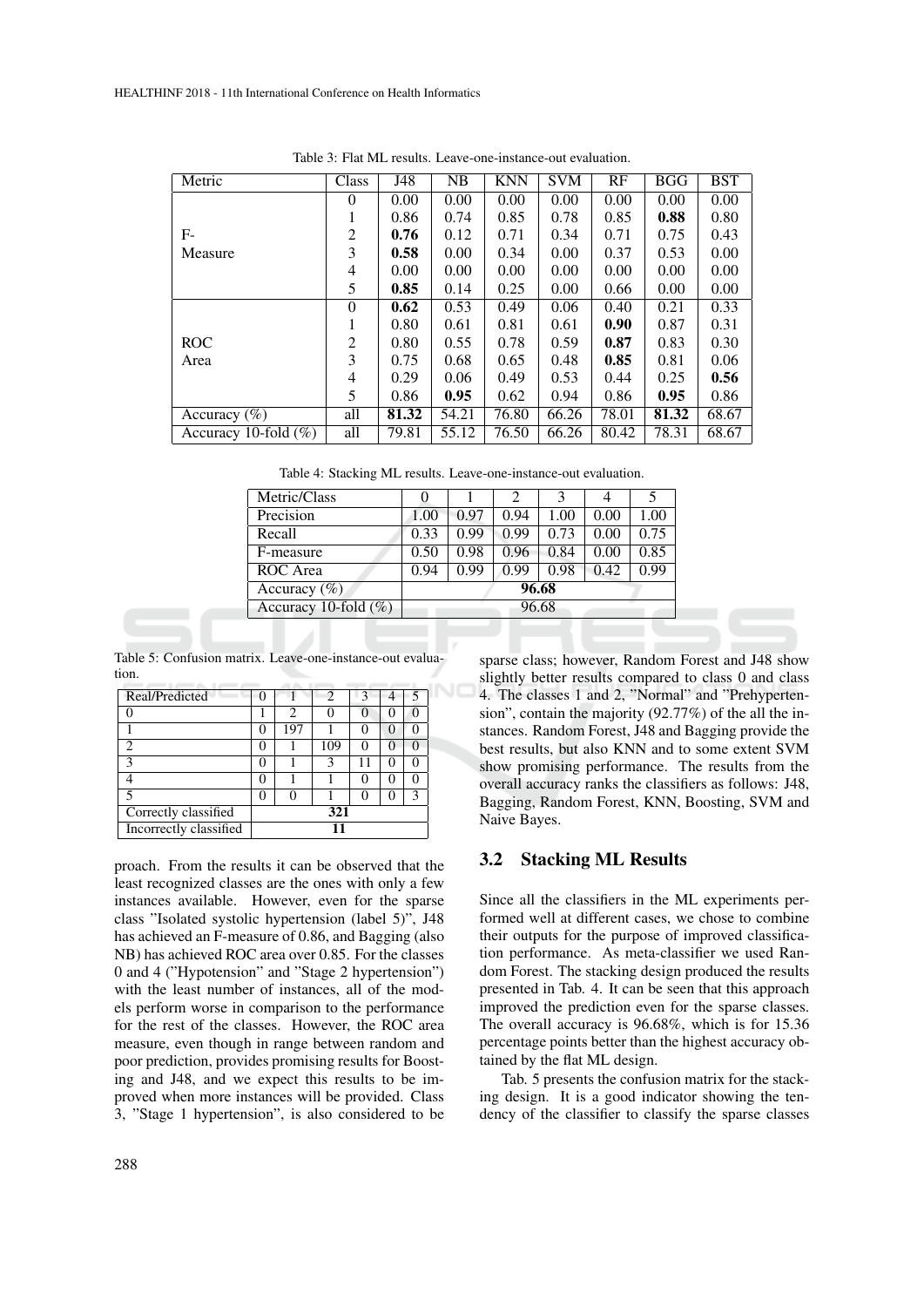| Classifier | Accuracy (with "Age") $(\%)$ | Accuracy (without "Age") $(\%)$ |
|------------|------------------------------|---------------------------------|
| J48        | 81.32                        | 80.72                           |
| <b>NB</b>  | 54.21                        | 54.82                           |
| <b>KNN</b> | 76.80                        | 73.49                           |
| <b>SVM</b> | 66.26                        | 65.96                           |
| RF         | 78.01                        | 76.81                           |
| <b>BGG</b> | 81.32                        | 76.2                            |
| <b>BST</b> | 68.67                        | 68.67                           |

Table 6: Classification with "Age" elimination.

Table 7: Feature's information gain.

| Feature           | Average merit |
|-------------------|---------------|
| Age               | 0.54          |
| Fractal dimension | 0.28          |
| Complexity        | 0.25          |
| Entropy           | 0.15          |
| Autocorrelation   | 0.13          |
| Mobility          | 0.01          |

Table 8: Variable ECG length accuracy comparison from 10-fold cross-validation.

| Accuracy $(\% )$ | 10s   | 30s   | 50s                |  |
|------------------|-------|-------|--------------------|--|
| J48              | 79.81 | 79.81 | 70.27              |  |
| <b>NB</b>        | 58.43 | 55.12 | $\overline{24.32}$ |  |
| <b>KNN</b>       | 74.39 | 76.50 | $\overline{54.05}$ |  |
| <b>SVM</b>       | 65.96 | 66.26 | 70.27              |  |
| RF               | 79.21 | 80.42 | 62.16              |  |
| <b>BGG</b>       | 77.71 | 78.31 | 70.27              |  |
| <b>BST</b>       | 68.67 | 68.67 | 70.27              |  |
| Mean             | 72.02 | 72.15 | 60.23              |  |
|                  |       |       |                    |  |



Figure 3: Distribution of the classes variance among the participants.

into the classes 1 and 2 that encompass the majority of the instances.

# 4 DISCUSSION

The premise of using 30 seconds ECG signals is experimentally proved by using the proposed methodology in the paper considering variable-length ECG windows starting from 10 up to 50 seconds. The flat design produced the accuracy results presented in Tab. 8. The results indicate that the feature extraction methodology is less informative for longer ECG signals. The accuracies for 10 and 30 seconds ECG signals provide nearly same average result; however, the 30s length performs better for KNN, SVM, RF and BGG, thus is considered to be used in the further analysis.

Observing the experimental results in Sect. 3, it can be seen that for the sparse class Isolated systolic hypertension (label 5), J48 has achieved an F-measure of 0.86, and both Bagging and NB have achieved ROC area over 0.95. This results lead to a conclusion that the class itself is easy to be recognized because of its nature (characterized by high SBP and low DBP).

Additional analysis is done on the feature's influence by measuring the information gain (entropy) for each feature with respect to the class labels. Considering the feature ranking presented in Tab. 7, age is found to be the top feature, fractal dimension and complexity is the second and the third most influential attribute, correspondingly. Then follows the entropy, the autocorrelation and mobility at last. It is interesting that the second-order variations (complexity) are found to be more informative than the firstorder variations (mobility). Obtaining the top most in influential features does not mean they are enough for highly accurate classification, instead the experiments show that the elimination of each of the features ranked bottom-up degrades the accuracy.

Given the fact that the feature age has highest rank in Tab. 7 and also the fact that we performed multiple measurements for each subject, we suspected that age might act as a kind of "ID" and therefore to intrigue person-specific overfitting. In order to eliminate this possibility, we performed additional testings by ex-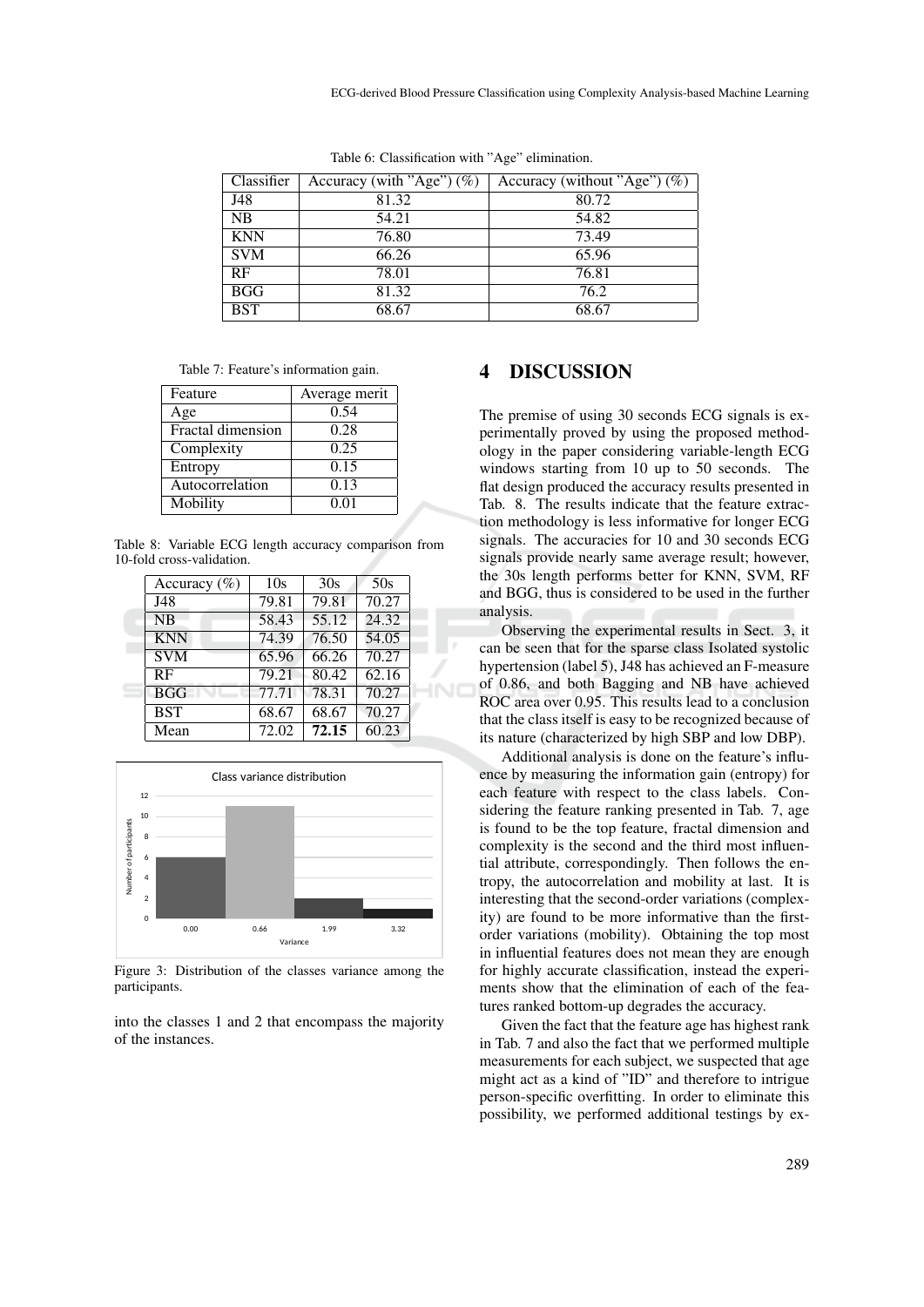

Figure 4: Features absolute values distributions over classes.

cluding the age from the feature vectors.

The results of the overall accuracy for each classifier are presented in Tab. 6 and are compared to the old classification accuracy with the age included in the feature vectors. The results show that the elimination of the age feature degrades the classification for at most 5% at the Bagging classifier and for all the rest there is only minor degradation in the classifiers performance. This eliminates the suspicion of overfitting and actually confirms the assumptions for the age influence provided in Sect. 2.4.

Another suspicion is the person-specific overfitting that might appear due to a small class variance. Fig. 3 presents the classes variance distribution among the different participants. The figure shows that for 14 out of 20 participants the class variance is in range from 0.66 to 3.32, meaning they have suffered variability in their BP measurements.

Fig. 4 presents the absolute values ranges of the features in each of the BP classes. The figure shows the amount of values (as % on the y-axis) corresponding to the given range on the x-axis. Observing the entropy as best visual representative, it can be seen that most of the entropy absolute values obtained from the instances in class 1 range from 1.20 up to 2.40; for class 2 this range tends to be from 2.40 to 3.60, and in class 3 most of the values are in range around 6. For the autocorrelation, it can be concluded that the limits are not so strict for the different classes, as well as for the mobility feature. This is not surprising since both of them have small average merit obtained from the feature's information gain results; however they still influence the prediction results. For the complexity and the fractal dimension feature, the ranges are more

clear as in the entropy case. The age feature distribution over classes speaks that participants from all the age groups (x-axis) can be found in each class. However, observing the chart it can be concluded that older population suffers from higher BP and belongs to class 2 and 3. The age groups are created according to the age ranges proposed in the literature (Armstrong, 2008).

# 5 CONCLUSION

The recent efforts on BP estimation mainly focus on the morphological analysis of the physiological signals. The presented novel approach for BP classification takes into consideration complexity analysis of the ECG signal for the feature vectors creation. The experimental results from the flat ML approach confirm that the features are suitable for BP classification, i.e., J48 and Bagging have achieved accuracy of 81%, which is for 21 percentage points better than the majority class.

In addition, we proposed a stacking scheme by combining the output of different ML algorithms. The stacking scheme achieved an accuracy of 96.68%, which is for 15.36% improvement when compared to the best accuracy obtained by the flat ML design, or 36.36 percentage points improvement compared to the majority class.

Compared to the newest related work, the presented results show significant improvement in terms of simplicity and accuracy, avoiding the complex procedures when multiple types of signals and devices are involved for the BP estimation. We performed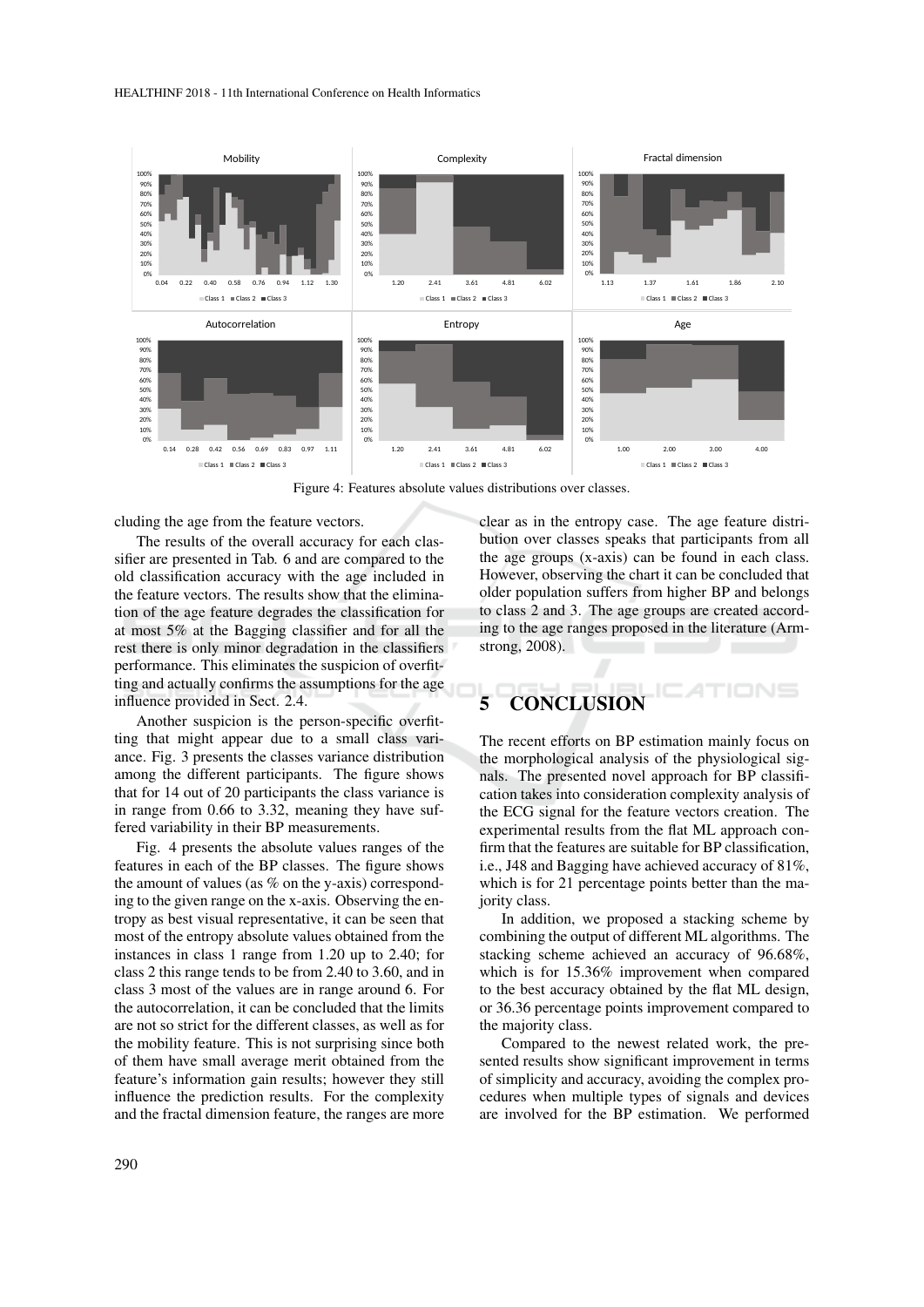several analyses to explain the accuracy improvements and our current hypothesis is that the complexity analysis on the ECG signals provides enough information for accurate BP class estimation. If that is indeed so, future BP measurements may be performed using only an ECG sensor. However, to completely confirm this hypothesis, our method should be evaluated on a bigger dataset with a leave-one-subject-out evaluation technique, including the publicly available physiological signals from the Physionet databases (Goldberger et al., 2000).

Our future work is towards the collection of ECG signals encompassing various ECG sensors and different target groups, since the research community is missing this kind of data. The goal is to create a balanced database, covering the critical BP classes (e.g., hypertensive crisis), and to develop sensor independent methodology for BP estimation. Finally, we plan to improve the methodology to be able to estimate the real SBP and DBP values (e.g., using regression techniques), and thus to contribute to the "single-sensor fits all" paradigm of using as least equipment to derive as much vital signs as possible.

# ACKNOWLEDGEMENTS

This research is supported by SIARS, NATO multiyear project NATO.EAP.SFPP 984753.

## **REFERENCES**

- AHA (2016). Understanding blood pressure readings.
- Alvarez, J. M. (2015). Higuchi and katz fractal dimension measures.
- Armstrong, T. (2008). *The Human Odyssey: Navigating the Twelve Stages of Life*. Sterling, New York.
- Bhattacharya, J. et al. (2000). Complexity analysis of spontaneous eeg. *Acta neurobiologiae experimentalis*, 60(4):495–502.

Bittium Biosignals (2016). emotion faros.

- Cancio, L. C., Batchinsky, A. I., Salinas, J., Kuusela, T., Convertino, V. A., Wade, C. E., and Holcomb, J. B. (2008). Heart-rate complexity for prediction of prehospital lifesaving interventions in trauma patients. *Journal of Trauma and Acute Care Surgery*, 65(4):813–819.
- Cooking Hacks (2016). e-health sensor platform v2. 0 for arduino and raspberry pi [biometric/medical applications].
- Cosoli, G., Casacanditella, L., Pietroni, F., Calvaresi, A., Revel, G., and Scalise, L. (2015). A novel approach for features extraction in physiological signals. In *Medical Measurements and Applications (MeMeA),*

*2015 IEEE International Symposium on*, pages 380– 385. IEEE.

- Costa, M., Goldberger, A. L., and Peng, C.-K. (2005). Multiscale entropy analysis of biological signals. *Physical review E*, 71(2):021906.
- Doyle, T. L., Dugan, E. L., Humphries, B., and Newton, R. U. (2004). Discriminating between elderly and young using a fractal dimension analysis of centre of pressure. *Int J Med Sci*, 1(1):11–20.
- Eke, A., Herman, P., Kocsis, L., and Kozak, L. (2002). Fractal characterization of complexity in temporal physiological signals. *Physiological measurement*, 23(1):R1.
- Goldberger, A. L., Amaral, L. A., Glass, L., Hausdorff, J. M., Ivanov, P. C., Mark, R. G., Mietus, J. E., Moody, G. B., Peng, C.-K., and Stanley, H. E. (2000). Physiobank, physiotoolkit, and physionet. *Circulation*, 101(23):e215–e220.
- Goli, S. and T., J. (2014). Cuff less continuous non-invasive blood pressure measurement using pulse transit time measurement. *International Journal of Recent Development in Engineering and Technology*, 2(1):86–91.
- Gómez, C., Hornero, R., Abásolo, D., Fernández, A., and López, M. (2006). Complexity analysis of the magnetoencephalogram background activity in alzheimer's disease patients. *Medical engineering & physics*, 28(9):851–859.
- Grenwis, J., Bogie, H., and Main, B. (2012). A chronic method for measuring real-time pulse wave velocity in conscious rodents. *The FASEB Journal*, 26(1 Supplement):870–10.
- Hall, M., Frank, E., Holmes, G., Pfahringer, B., Reutemann, P., and Witten, I. H. (2009). The weka data mining software: an update. *ACM SIGKDD explorations* HNO *newsletter*, 11(1):10–18.
	- Hassan, M. K. B. A., Mashor, M., Nasir, N. M., and Mohamed, S. (2008). Measuring of systolic blood pressure based on heart rate. In *4th Kuala Lumpur International Conference on Biomedical Engineering 2008*, pages 595–598. Springer.
	- Heart and Vascular Team (2016). Busting 6 myths about blood pressure and heart rate.
	- i Carós, J. M. S. (2011). Continuous non-invasive *blood pressure estimation*. PhD thesis, Universitat Politècnica de Catalunya.
	- Kugiumtzis, D. and Tsimpiris, A. (2010). Measures of analysis of time series (mats): A matlab toolkit for computation of multiple measures on time series data bases. *arXiv preprint arXiv:1002.1940*.
	- Labadin, J. and Ahmadi, A. (2006). Mathematical modeling of the arterial blood flow. In *Proceedings of the 2nd IMT-GT Regional Conference on Mathematics, Statistics and Applications, Universiti Sains Malaysia, Penang*.
	- Lehocki, F., Kossaczky, I., Homola, M., Skalicky, D., Mydliar, M., and Thurzo, A. (2014). Yet another hypertension telehealth solution? the rules will tell you. In *Biomedical Engineering and Sciences (IECBES), 2014 IEEE Conference on*, pages 510–515. IEEE.
	- McBride, J. C., Zhao, X., Munro, N. B., Smith, C. D., Jicha, G. A., Hively, L., Broster, L. S., Schmitt, F. A.,